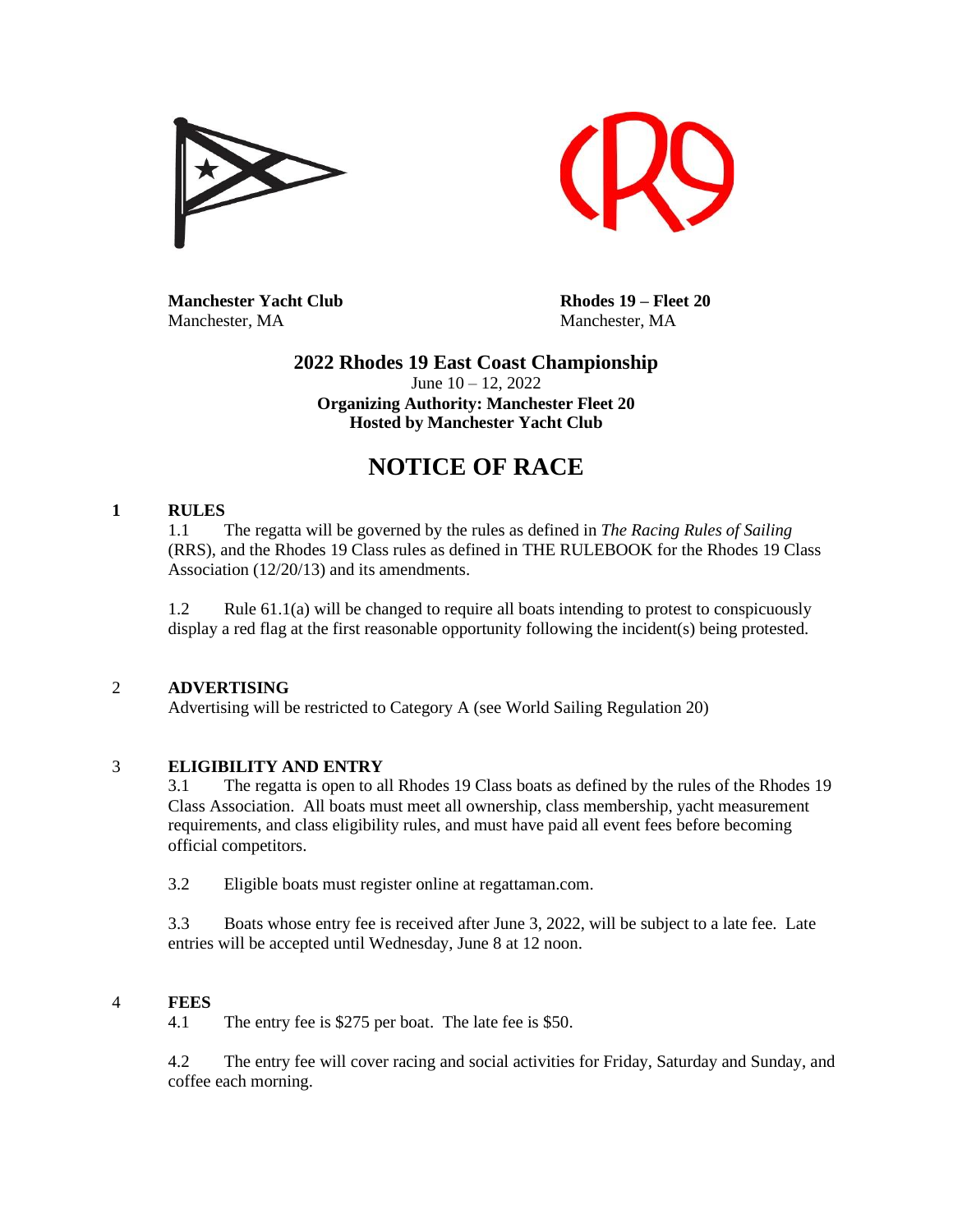# 5 **SCHEDULE**

5.1 On-Site check-in for the regatta at the Manchester Yacht Club will be available: Thursday June 9, 2022 1700 hrs to 1900 hrs. Friday, June 10, 2022 0800 hrs to 1000 hrs.

5.2 Each boat's representative must complete registration by checking in at the MYC and picking up their competitor packet during these times.

| 5.3 | Racing Schedule   |                                |
|-----|-------------------|--------------------------------|
|     | Friday, June 10   | Skippers' Meeting at 1000 hrs. |
|     | Friday, June 10   | Up to 4 Races                  |
|     | Saturday, June 11 | Up to 4 Races                  |
|     | Sunday, June 12   | Up to 2 Races                  |
|     |                   |                                |

The Warning Signal each day will be no earlier than 1200 hours on Friday, and no earlier than 1100 hours on Saturday and Sunday. On Sunday there will be no warning signal after 1400 hours.

## 6 **SAILING INSTRUCTIONS**

The Sailing Instructions will be available on-line at Regattaman.com and at on-site check-in.

## 7 **VENUE**

The racing area will be located near Gales Ledge Nun #6 to the east of Bakers Island.

#### 8 **COURSES**

The courses will be described in the Sailing Instructions.

# 9 **PENALTY SYSTEM**

Appendix V (Alternative Penalties) shall apply. Appendix T2 (Arbitration) may be used.

### 10 **SCORING**

10.1 The Low Point Scoring System, RRS Appendix A4 shall apply. Appendix A2 is changed so that each boat's series score will be a total score for the series, excluding her worst score if four (4) or more races have been completed.

10.2 A maximum of ten (10) races are scheduled. A minimum of three (3) races must be completed to constitute a regatta.

# 11 **RIGGING AND HAUL OUT**

MYC does not have a dry-sailing facility. Competitors are urged to come by water. If a hoist is needed, advanced notice is required by Monday, June 1, so arrangements can be made with a local yard.

## 12 **MOORING**

Moorings will be available for the regatta